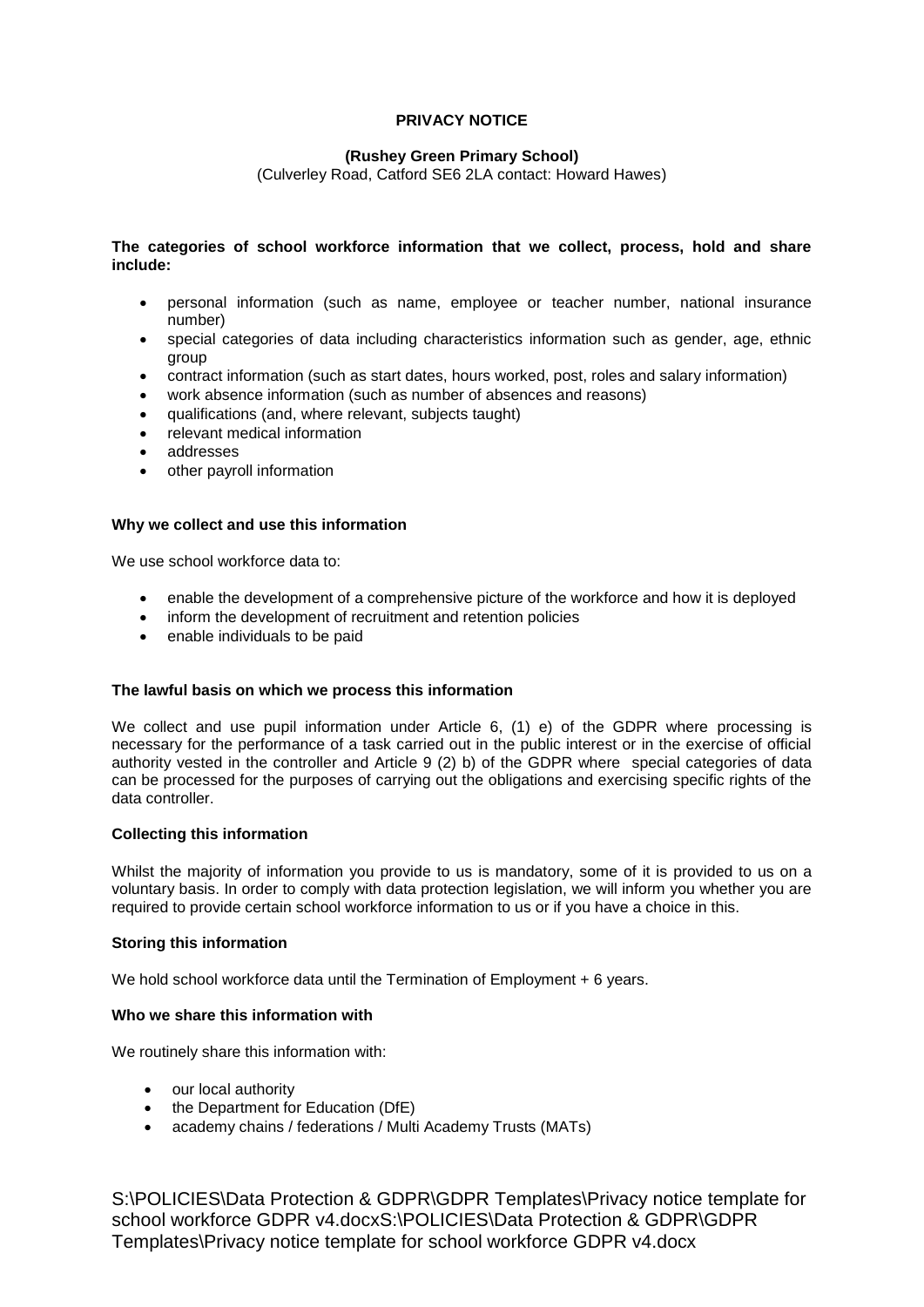#### **Why we share school workforce information**

We do not share information about workforce members with anyone without consent unless the law and our policies allow us to do so.

#### **Local authority**

We are required to share information about our workforce members with our local authority (LA) under section 5 of the Education (Supply of Information about the School Workforce) (England) Regulations 2007 and amendments.

## **Department for Education (DfE)**

We share personal data with the Department for Education (DfE) on a statutory basis. This data sharing underpins workforce policy monitoring, evaluation, and links to school funding / expenditure and the assessment educational attainment.

## **[For use by maintained schools only:]**

We are required to share information about our school employees with our local authority (LA) and the Department for Education (DfE) under section 5 of the Education (Supply of Information about the School Workforce) (England) Regulations 2007 and amendments.

## **Data collection requirements**

The DfE collects and processes personal data relating to those employed by schools (including Multi Academy Trusts) and local authorities that work in state funded schools (including all maintained schools, all academies and free schools and all special schools including Pupil Referral Units and Alternative Provision). All state funded schools are required to make a census submission because it is a statutory return under sections 113 and 114 of the Education Act 2005

To find out more about the data collection requirements placed on us by the Department for Education including the data that we share with them, go to [https://www.gov.uk/education/data-collection-and-censuses-for-schools.](https://www.gov.uk/education/data-collection-and-censuses-for-schools)

The department may share information about school employees with third parties who promote the education or well-being of children or the effective deployment of school staff in England by:

- conducting research or analysis
- producing statistics
- providing information, advice or guidance

The department has robust processes in place to ensure that the confidentiality of personal data is maintained and there are stringent controls in place regarding access to it and its use. Decisions on whether DfE releases personal data to third parties are subject to a strict approval process and based on a detailed assessment of:

- who is requesting the data
- the purpose for which it is required
- the level and sensitivity of data requested; and
- the arrangements in place to securely store and handle the data

To be granted access to school workforce information, organisations must comply with its strict terms and conditions covering the confidentiality and handling of the data, security arrangements and retention and use of the data.

For more information about the department's data sharing process, please visit: <https://www.gov.uk/data-protection-how-we-collect-and-share-research-data>

To contact the department:<https://www.gov.uk/contact-dfe>

S:\POLICIES\Data Protection & GDPR\GDPR Templates\Privacy notice template for school workforce GDPR v4.docxS:\POLICIES\Data Protection & GDPR\GDPR Templates\Privacy notice template for school workforce GDPR v4.docx